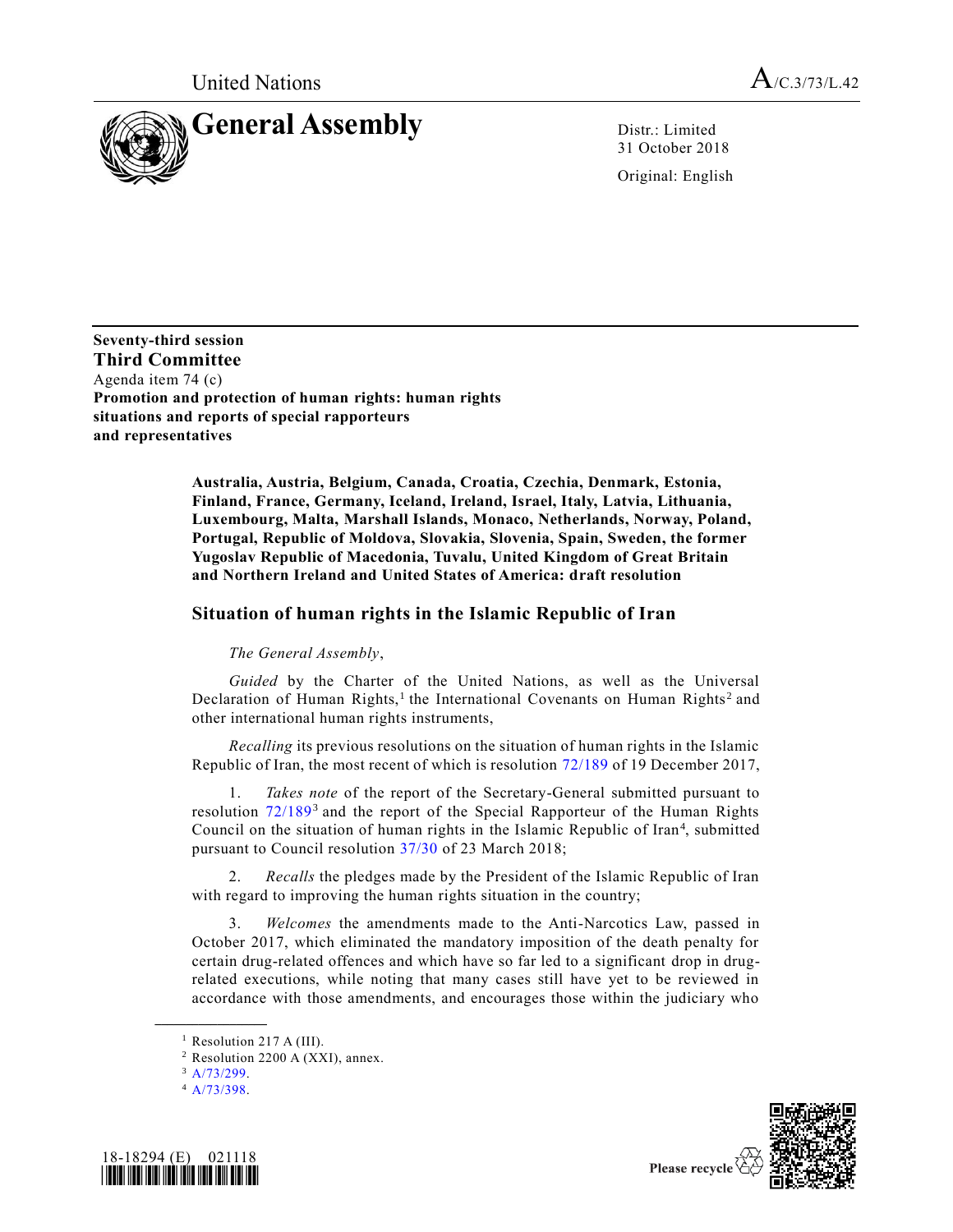are responsible for applying the law to continue to convert drug-related death sentences to prison terms;

4. *Notes* the approval by the Parliament of the Islamic Republic of Iran of the Bill for Protection of the Rights of Children and Youth, in July 2018, which, if adopted and implemented, would mark an important step forward in protecting individuals from violence and abuse;

5. *Recalls* the commitments made by the Iranian authorities with regard to improving the situation of women, and notes in this regard the introduction of the Comprehensive Bill on Ensuring the Protection of Women against Violence;

6. *Welcomes* the engagement of the Islamic Republic of Iran with human rights treaty bodies, including through the submission of periodic reports, and notes in particular the engagement of the Government of the Islamic Republic of Iran with the Committee on the Rights of the Child and the Committee on the Rights of Persons with Disabilities and its participation in the universal periodic review;

7. *Also welcomes* the continuing efforts of the Islamic Republic of Iran to host large numbers of Afghan refugees and to grant them access to basic services, in particular access to health care and education for children;

8. *Further welcomes* the ongoing contact with and dialogue between the Islamic Republic of Iran and the Special Rapporteur on the situation of human rights in the Islamic Republic of Iran, as well as the invitations extended to other special procedures mandate holders;

9. *Welcomes* the expressed readiness of the Iranian High Council for Human Rights and other Iranian officials to engage in bilateral dialogues on human rights;

10. *Expresses serious concern*, notwithstanding the previously noted reduction so far in the number of executions for drug-related crimes, at the alarmingly high frequency of the imposition and carrying-out of the death penalty by the Islamic Republic of Iran, in violation of its international obligations, including the imposition of the death penalty against minors and persons who at the time of their offence were under the age of 18, in violation of the Convention on the Rights of the Child,<sup>5</sup> and executions undertaken against persons on the basis of forced confessions or for crimes that do not qualify as the most serious crimes, including crimes that are overly broad or vaguely defined, in violation of the International Covenant on Civil and Political Rights,<sup>2</sup> expresses concern at the continuing disregard for internationally recognized safeguards, including executions undertaken without notification of the prisoner's family members or legal counsel, and calls upon the Government of the Islamic Republic of Iran to abolish, in law and in practice, public executions, which are contrary to the 2008 directive seeking to end this practice issued by the former head of the judiciary;

11. *Calls upon* the Islamic Republic of Iran to ensure, in law and in practice, that no one is subjected to torture or other cruel, inhuman or degrading treatment or punishment, which may include sexual violence, and punishments that are grossly disproportionate to the nature of the offence, in conformity with amendments to the Penal Code, the constitutional guarantees of the Islamic Republic of Iran and international obligations;

12. *Urges* the Islamic Republic of Iran to cease the widespread and systematic use of arbitrary detention, including the use of this practice to target dual and foreign nationals, to release those who have been arbitrarily detained and to uphold, in law and in practice, procedural guarantees to ensure fair trial standards, including timely

**\_\_\_\_\_\_\_\_\_\_\_\_\_\_\_\_\_\_**

<sup>5</sup> United Nations, *Treaty Series*, vol. 1577, No. 27531.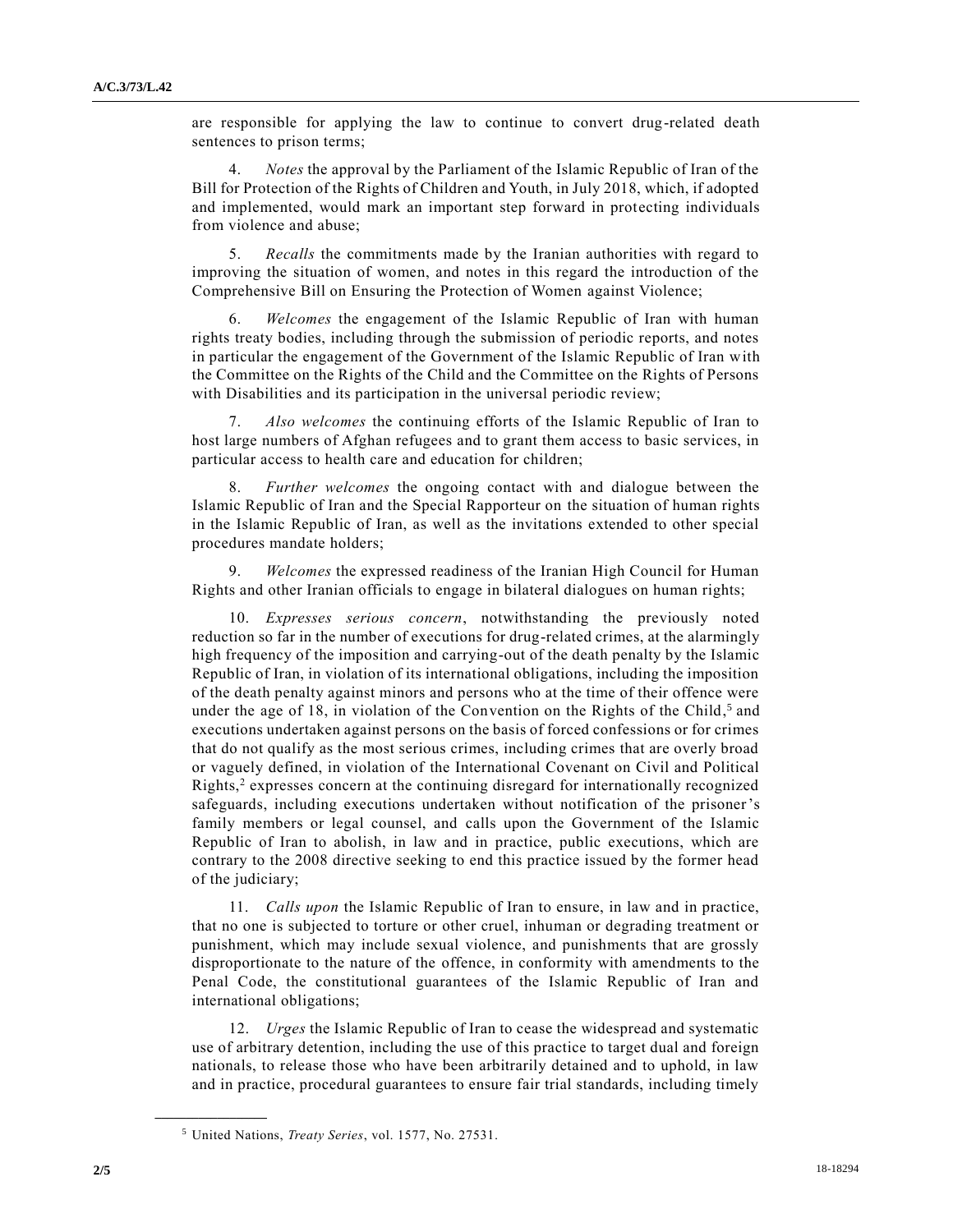access to legal representation of one's choice from the time of arrest through all stages of trial and all appeals, the right not to be subjected to torture, cruel and inhuman or degrading treatment or punishment and consideration of bail and other reasonable terms for release from custody pending trial;

13. *Calls upon* the Islamic Republic of Iran to release persons detained for the exercise of their human rights and fundamental freedoms, including those who have been detained solely for taking part in peaceful protests, to consider rescinding unduly harsh sentences, including those involving the death penalty and long-term internal exile, and to end reprisals against individuals, including for cooperating or attempting to cooperate with the United Nations human rights mechanisms;

14. *Also calls upon* the Islamic Republic of Iran to address the poor conditions of prisons, to end the practice of deliberately denying prisoners access to adequate medical treatment, which creates a consequent risk of death, and to put an end to the continued and sustained house arrest of leading opposition figures from the 2009 presidential elections despite serious concerns about their health, as well as the pressure exerted upon their relatives and dependants, including through arrest, and calls upon the Islamic Republic of Iran to establish credible and independent prison oversight authorities to investigate complaints of abuse;

15. *Further calls upon* the Islamic Republic of Iran, including the judicial and security branches, to create and maintain, in law and in practice, a safe and enabling environment in which an independent, diverse and pluralistic civil society can operate free from hindrance and insecurity, and urges the Islamic Republic of Iran to end widespread and serious restrictions, in law and in practice, on the right to freedom of expression and opinion, including in digital contexts, and the right to freedom of association and peaceful assembly, and to end its harassment, intimidation and persecution of political opponents, human rights defenders, women's and minority rights defenders, labour leaders, students' rights defenders, environmentalists, academics, film-makers, journalists, bloggers, social media users and social media page administrators, media workers, religious leaders, artists, lawyers and their families and persons belonging to recognized and unrecognized religious minorities and their families, wherever it may occur;

16. *Strongly urges* the Islamic Republic of Iran to eliminate, in law and in practice, all forms of discrimination and other human rights violations against women and girls, including with respect to the right to freedom of movement, the right to enjoyment of the highest attainable standard of physical and mental health, the right to freedom of religion or belief and the right to work, to take measures to ensure protection for women and girls against violence and their equal protection and access to justice, to address the concerning incidence of child, early and forced marriage, as recommended by the Committee on the Rights of the Child, to promote, support and enable women's participation in political and other decision-making processes, and, while recognizing the high enrolment of women in all levels of education in the Islamic Republic of Iran, to lift restrictions on women's equal access to all aspects of education and women's equal participation in the labour market and in all aspects of economic, cultural, social and political life;

17. *Calls upon* the Islamic Republic of Iran to eliminate, in law and in practice, all forms of discrimination and other human rights violations against persons belonging to ethnic, linguistic, recognized or unrecognized religious minorities or other minorities, including but not limited to Arabs, including Ahwaz, Azeris, Balochis, Kurds and Turkmen, and their defenders;

18. *Expresses serious concern* about ongoing severe limitations and restrictions on the right to freedom of thought, conscience, religion or belief, restrictions on the establishment of places of worship, attacks against places of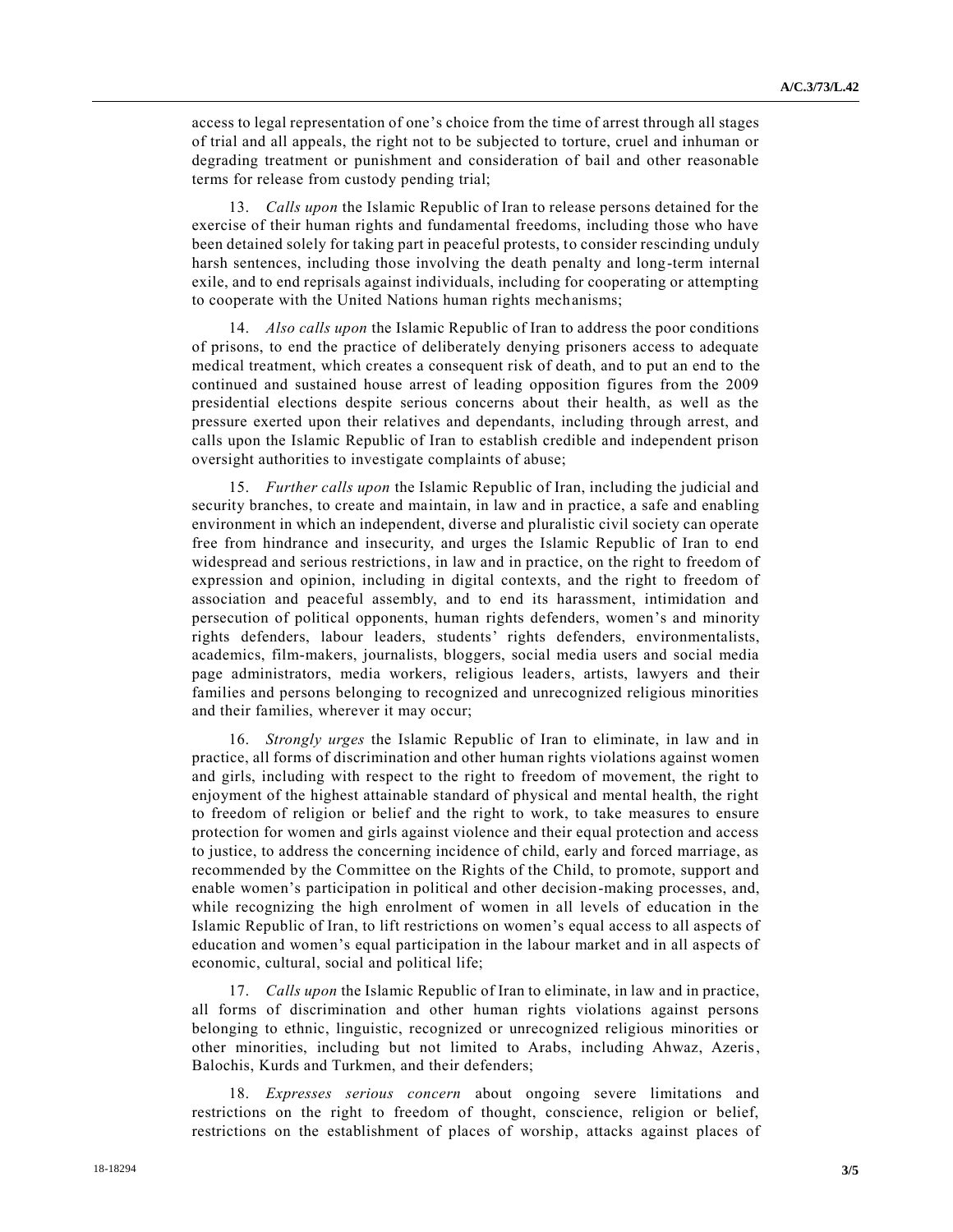worship and burial and other human rights violations, including but not limited to harassment, intimidation, persecution, arbitrary arrests and detention, denial of access to education and incitement to hatred that leads to violence against persons belonging to recognized and unrecognized religious minorities, including Christians, Gonabadi Dervishes, Jews, Sufi Muslims, Sunni Muslims, Yarsanis, Zoroastrians and members of the Baha'i faith and their defenders in the Islamic Republic of Iran, and calls upon the Government of the Islamic Republic of Iran to release all religious practitioners imprisoned for their membership in or activities on behalf of a recognized or unrecognized minority religious group, including the remaining imprisoned member of the Baha'i leadership, whom the Working Group on Arbitrary Detention of the Human Rights Council has declared to have been arbitrarily detained since 2008;

19. *Calls upon* the Islamic Republic of Iran to eliminate, in law and in practice, all forms of discrimination on the basis of thought, conscience, religion or belief, including economic restrictions, such as the closure or confiscation of businesses and properties, the cancellation of licences and the denial of employment in certain public and private sectors, including government or military positions and elected office, and other human rights violations against persons belonging to recognized and unrecognized religious minorities, and to end impunity for those who commit crimes against persons belonging to recognized and unrecognized religious minorities;

20. *Also calls upon* the Islamic Republic of Iran to launch a comprehensive accountability process in response to all cases of serious human rights violations, including allegations of excessive use of force against peaceful protesters and cases of suspicious deaths in custody, as well as violations involving the Iranian judiciary and security agencies, and calls upon the Government of the Islamic Republic of Iran to end impunity for such violations;

21. *Further calls upon* the Islamic Republic of Iran to implement its obligations under those human rights treaties to which it is already a party, to withdraw any reservations that are imprecise or could be considered incompatible with the object and purpose of the treaty, to consider acting upon the concluding observations concerning the Islamic Republic of Iran adopted by the bodies of the international human rights treaties to which it is a party and to consider ratifying or acceding to the international human rights treaties to which it is not already a party;

22. *Calls upon* the Islamic Republic of Iran to deepen its engagement with international human rights mechanisms by:

(a) Cooperating fully with the Special Rapporteur on the situation of human rights in the Islamic Republic of Iran, including by accepting the repeated requests made by the Special Rapporteur to visit the country in order to carry out the mandate;

(b) Increasing cooperation with other special mechanisms, including by facilitating long-standing requests for access to the country from thematic special procedures mandate holders, whose access to its territory has been restricted or denied, despite the standing invitation issued by the Islamic Republic of Iran, without imposing undue conditions upon those visits;

(c) Continuing to enhance its cooperation with the treaty bodies, including by submitting overdue reports under the International Covenant on Civil and Political Rights, the International Convention on the Elimination of All Forms of Racial Discrimination<sup>6</sup> and the International Covenant on Economic, Social and Cultural  $Right's$ ;<sup>2</sup>

(d) Implementing all accepted universal periodic review recommendations from its first cycle, in 2010, and its second cycle, in 2014, with the full and genuine

**\_\_\_\_\_\_\_\_\_\_\_\_\_\_\_\_\_\_**

<sup>6</sup> United Nations, *Treaty Series*, vol. 660, No. 9464.